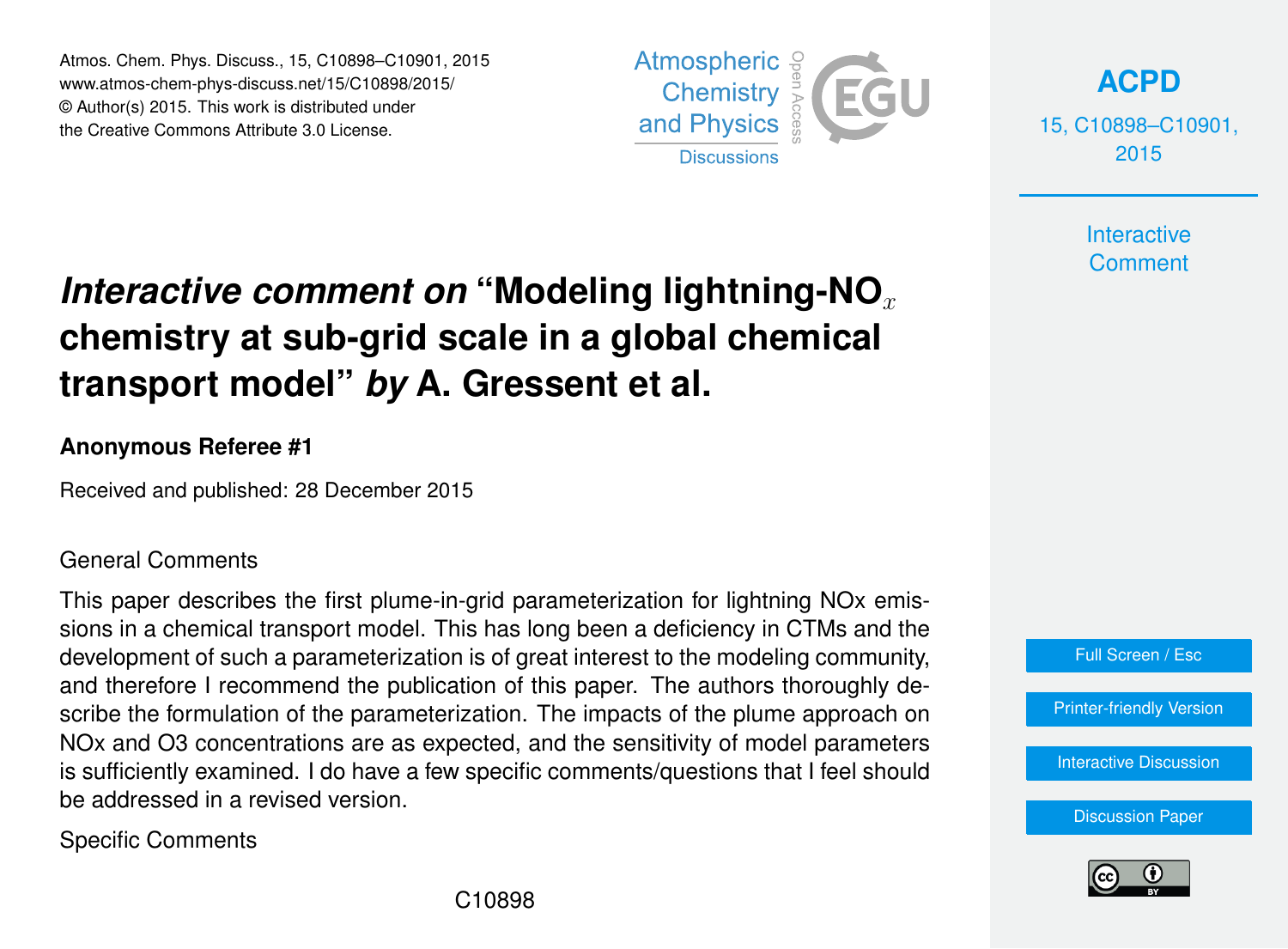\*P34100 L8-11: Is there a reason that the methods used to determine horizontal dispersion could not be used to find vertical dispersion as well? A greater understanding of vertical dispersion could be used to augment the profiles used to force the vertical distribution of LNOx given by Ott et al. If this is beyond the scope of this study as the authors indicate, that is fine, and a sentence or two explaining why would suffice. Also, is the claim that vertical diffusion is less efficient than horizontal diffusion really true for the strong convective storms that create lightning?

\*P34109 L8: I wonder about choosing the 8-11 km range. A brief explanation as to why this range was chosen would be appreciated. Is it appropriate to use the same vertical range for tropical and midlatitude storms, given the differences in their convective depth? How will this affect the parameterization of lightning outside of this range (or, how sensitive are the results to altitude)?

\*P34108 L16-: The authors indicate that 3-D turbulence is solved in their parameterization, and give a range of Dh values. More discussion of this would be interesting. How does Dh vary globally? Are there any trends or features in the Dh fields that are of interest? I, and I imagine other readers as well, would be interested in more details on the variability.

\*P34110 L25-: The ratio RLNOx is set to be consistent with GEOS-Chem. It's good to be consistent, but I wonder if more can be said regarding this issue since this is a problem that is poorly understood. Is there anything in the parameters used in the new plume-in-grid parameterization that can shed some insight into what drives this difference between midlatitudes and tropics? This is related to my previous comment regarding variability of Dh. More discussion on the spatial variability of the various model parameters may be enlightening.

\*Section 4.2: The comparisons between different model simulations (BC, P1, P2 experiments) do not include a direct comparison between the full model with and without the plume parameterization. Section 4.2.2 effectively does this by using the difference

15, C10898–C10901, 2015

> **Interactive Comment**



[Printer-friendly Version](http://www.atmos-chem-phys-discuss.net/15/C10898/2015/acpd-15-C10898-2015-print.pdf)

[Interactive Discussion](http://www.atmos-chem-phys-discuss.net/15/34091/2015/acpd-15-34091-2015-discussion.html)

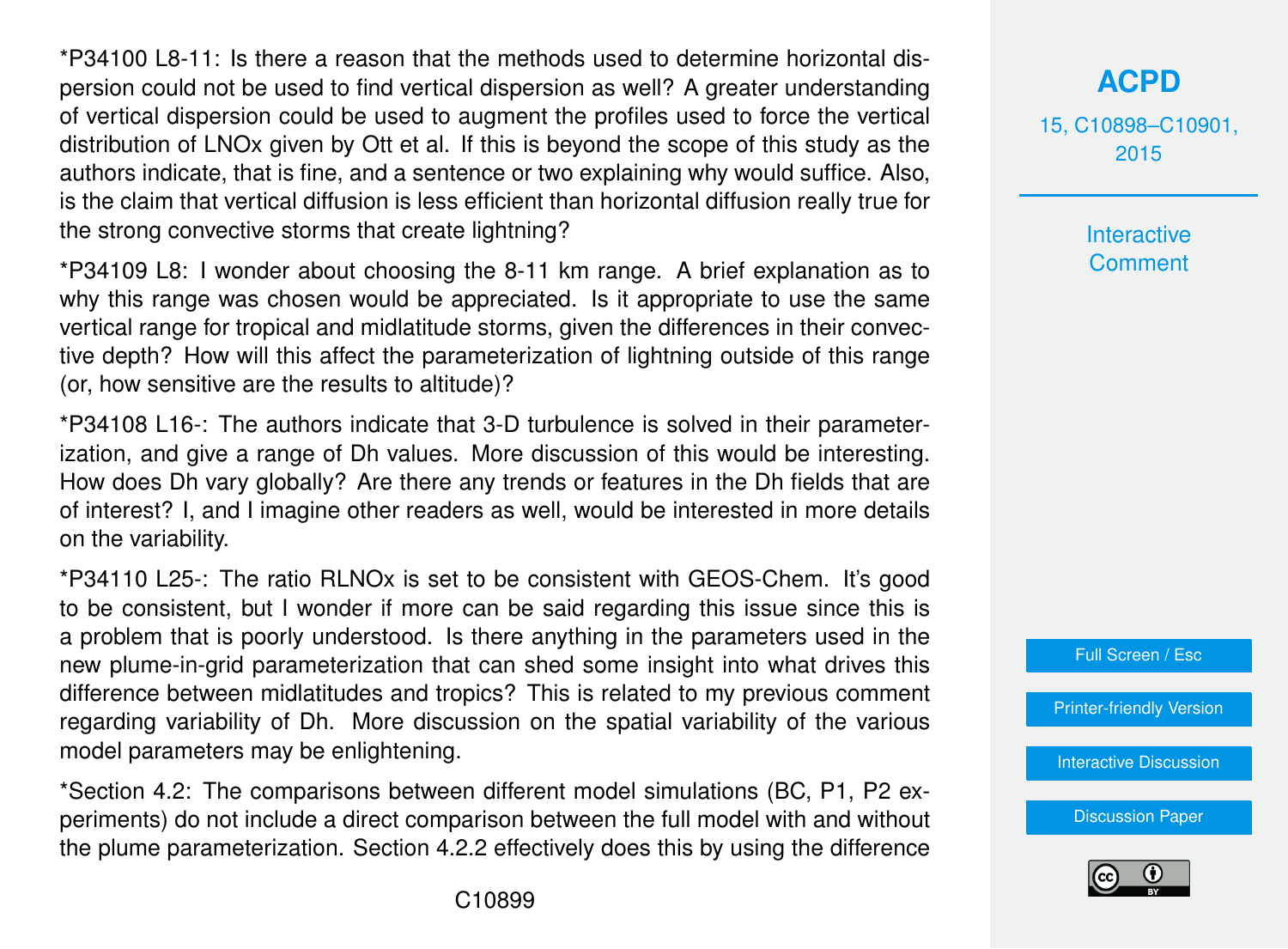between P1 and BC experiments, but I found this to be unnecessarily confusing. A separately named direct comparison would be clearer to the reader.

\*P34115 L5-6 "an approximate detrainment level (9 km altitude) where the LNOx are most concentrated": This sentence is a bit unclear. Is this the level where most LNOx is produced, or the level where the detrainment of LNOx from a cloud is the largest?

\*Section 4.2.1: The differences in plume lifetime for different seasons and locations are given without context. What drives these differences?

\*P34115 L27: Why are some emissions "less important"? Does this just mean there are fewer emissions, or is something making them less important somehow?

\*P34116 L5: what do you mean by "tracer is mainly reproduced"?

\*P34121 L1 "Significant values of B": How large does B have to be to be significant? Or does this just mean non-zero?

\*Figure 9: The hatched areas are a bit hard to read since they overlap with multiple lines. The authors may want to consider revising this figure to make it more clear.

Smaller technical corrections:

\*P34101 L5 "than the surrounding" should be "as the surrounding"

\*P34108 L22 "cover all of horizontal" should be either "cover all horizontal" or "cover all of the horizontal"

\*P34110 L16,L18 "the northern Colorado" and "the Ontario". The "the"s should be removed.

\*P34111 L 24-25: This sentence is confusing and should probably be re-worded.

\*P34121 L8-11: The sentence beginning "That could be explained. . ." is also confusing and needs to be re-worded.

15, C10898–C10901, 2015

> Interactive **Comment**



[Printer-friendly Version](http://www.atmos-chem-phys-discuss.net/15/C10898/2015/acpd-15-C10898-2015-print.pdf)

[Interactive Discussion](http://www.atmos-chem-phys-discuss.net/15/34091/2015/acpd-15-34091-2015-discussion.html)